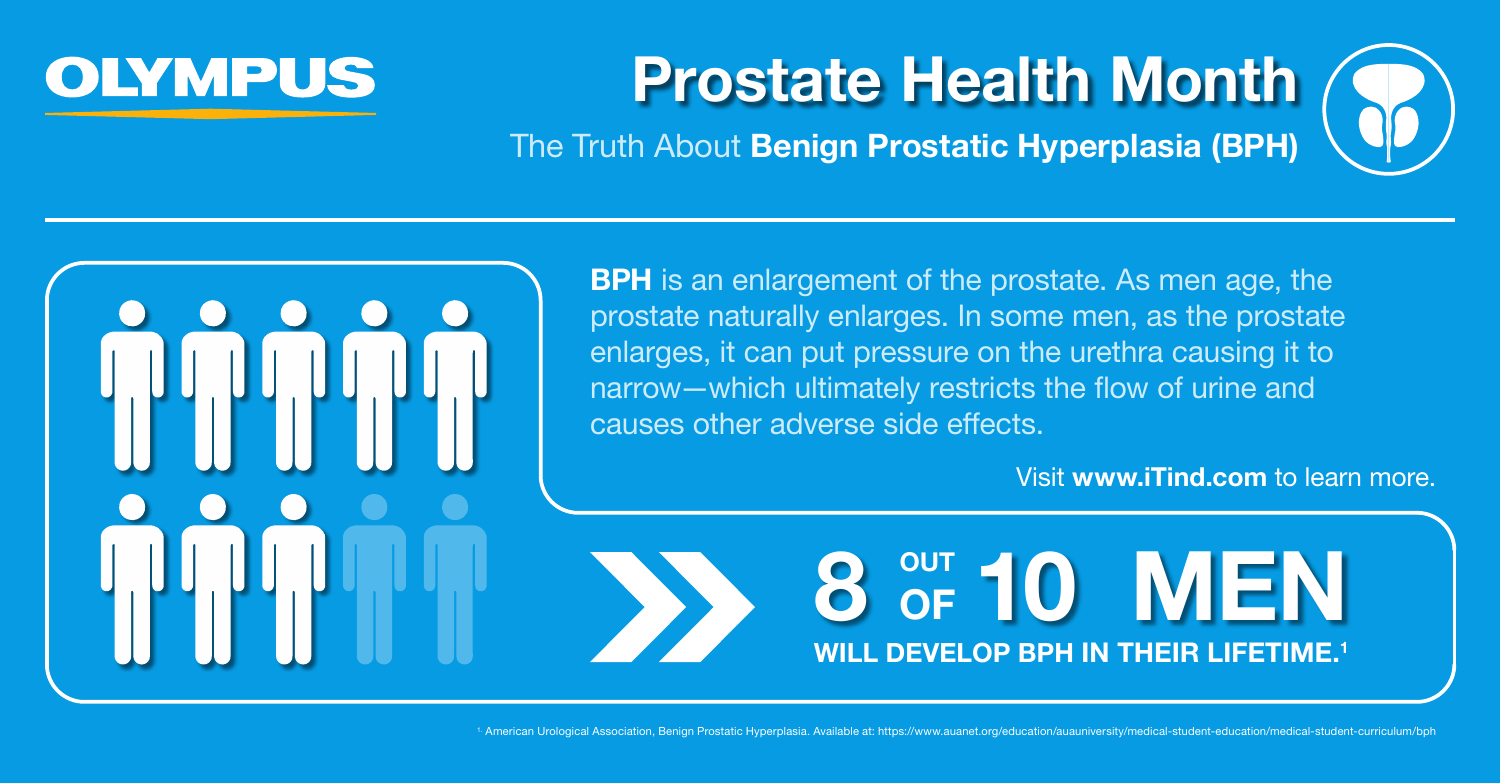



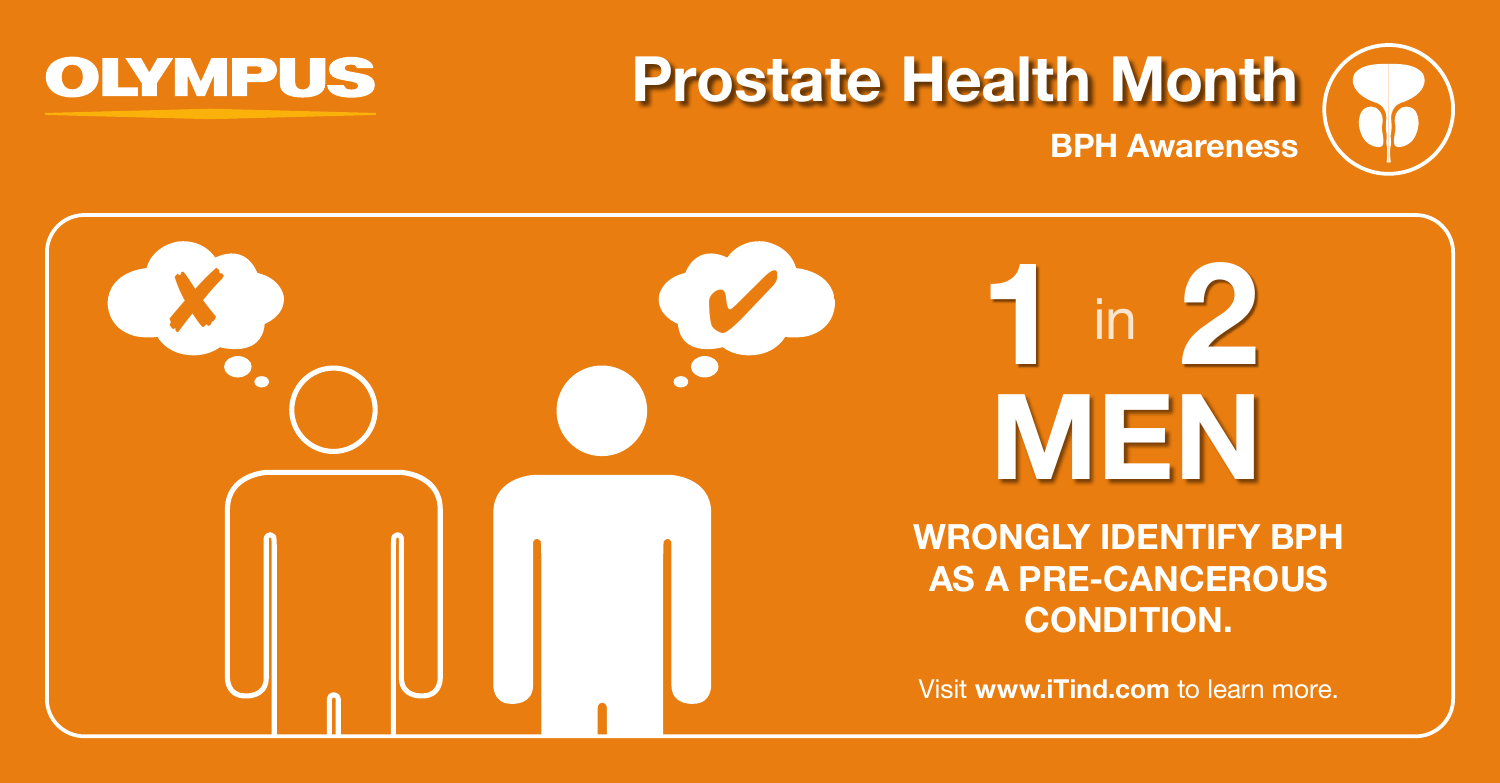

**Top BPH Treatment Concerns**

A survey conducted by Olympus in August 2020 indicated that **sexual function** tops the list of men's concerns when it comes to getting treated for an enlarged prostate.



### **Top Concerns for Treatment Ranked:**

### **1 Erectile Dysfunction**